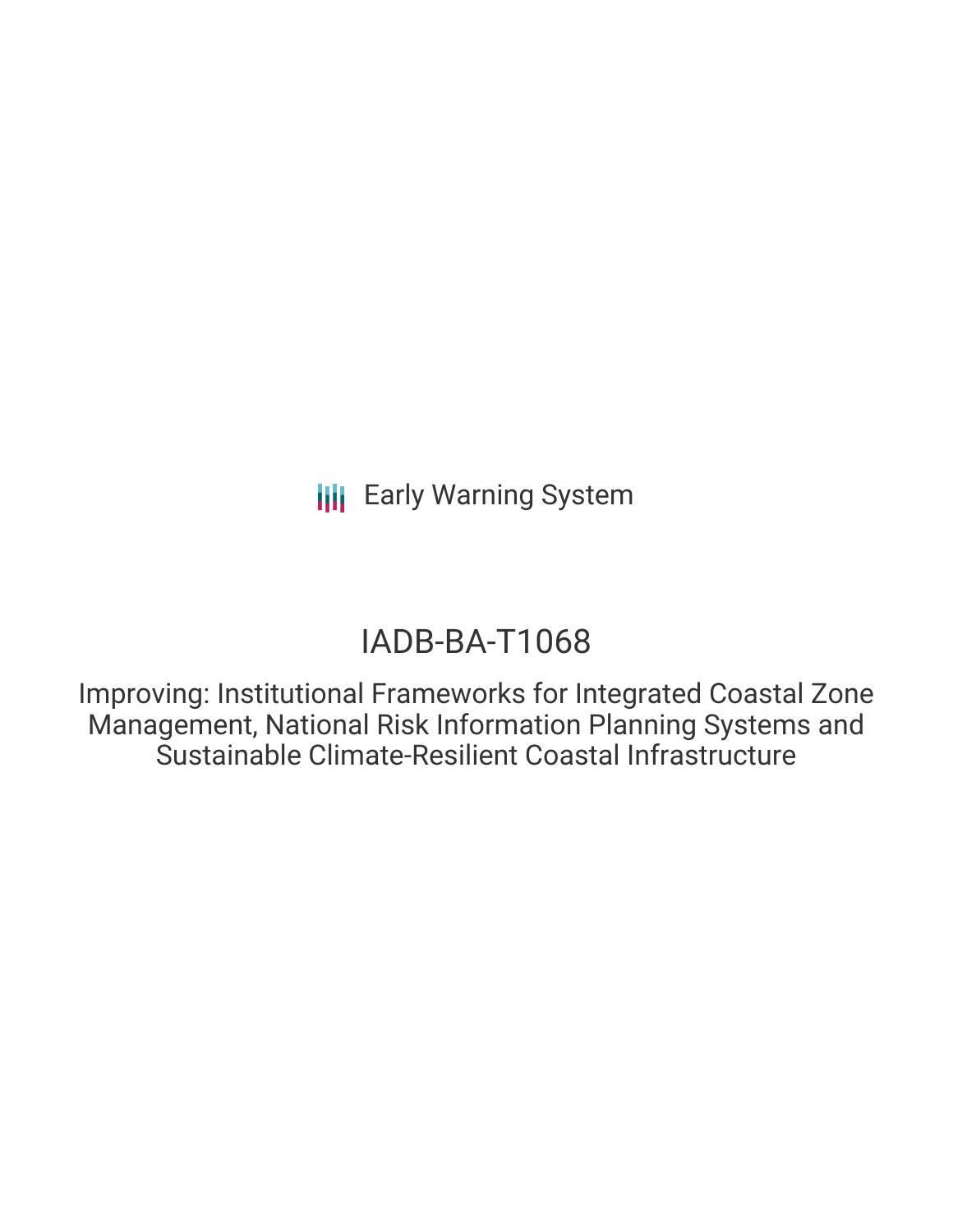

Improving: Institutional Frameworks for Integrated Coastal Zone Management, National Risk Information Planning Systems and Sustainable Climate-Resilient Coastal Infrastructure

#### **Quick Facts**

| <b>Countries</b>               | <b>Barbados</b>                                                    |
|--------------------------------|--------------------------------------------------------------------|
| <b>Financial Institutions</b>  | Inter-American Development Bank (IADB)                             |
| <b>Status</b>                  | Approved                                                           |
| <b>Bank Risk Rating</b>        | С                                                                  |
| <b>Voting Date</b>             | 2020-11-12                                                         |
| <b>Borrower</b>                | Government of Barbados                                             |
| <b>Sectors</b>                 | Climate and Environment, Law and Government, Technical Cooperation |
| <b>Investment Type(s)</b>      | Grant                                                              |
| <b>Investment Amount (USD)</b> | $$0.50$ million                                                    |
| <b>Project Cost (USD)</b>      | $$0.56$ million                                                    |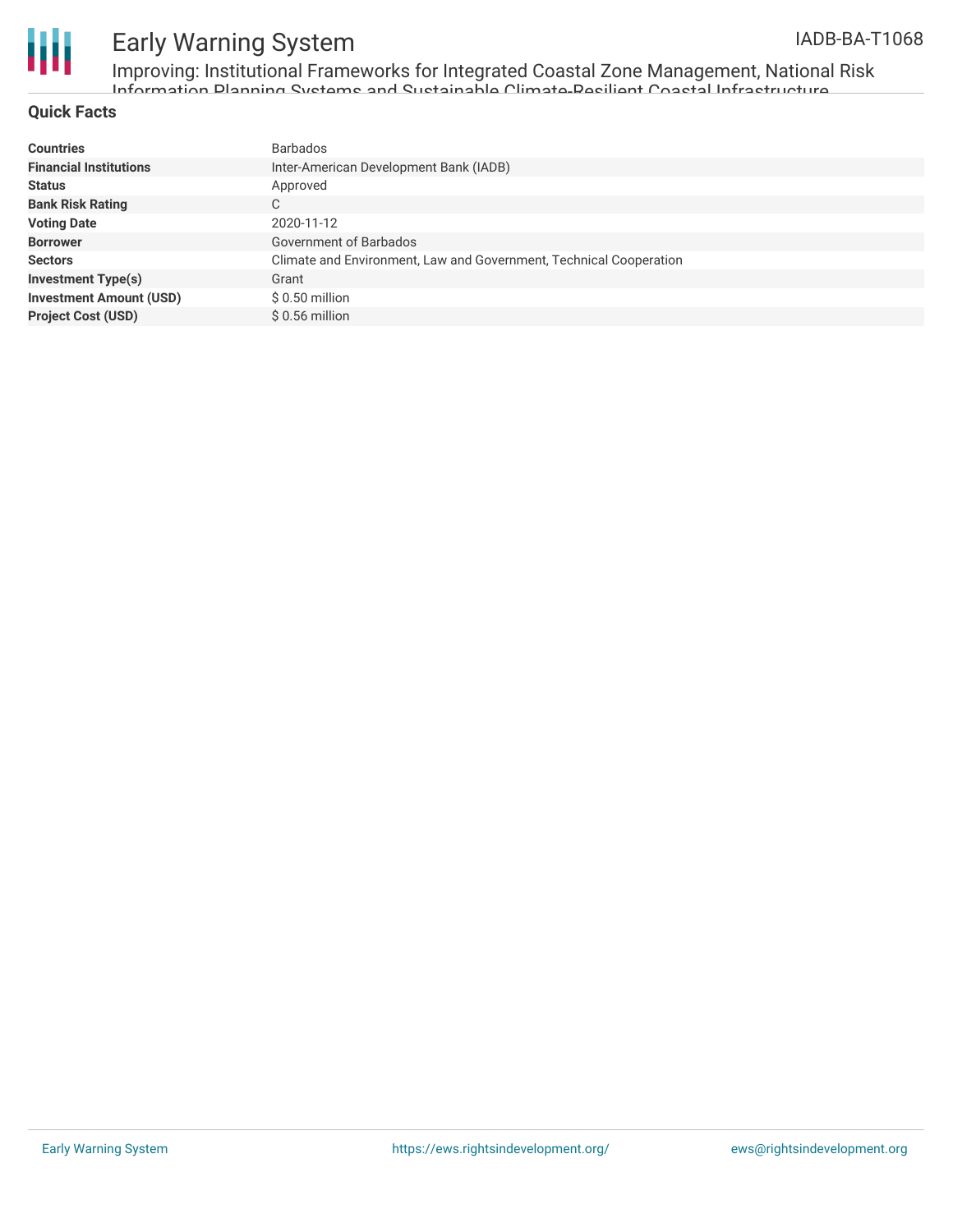

Improving: Institutional Frameworks for Integrated Coastal Zone Management, National Risk Information Planning Systems and Sustainable Climate-Resilient Coastal Infrastructure

#### **Project Description**

The objective of this TC is to provide support to the Government of Barbados (GoBA) for the completion of technical studies to develop the design of an Advanced, Integrated Coastal Zone Management (ICZM) Institutional, Coastal Risk Assessment, and Sustainable Climate Resilient Coastal Infrastructure Program.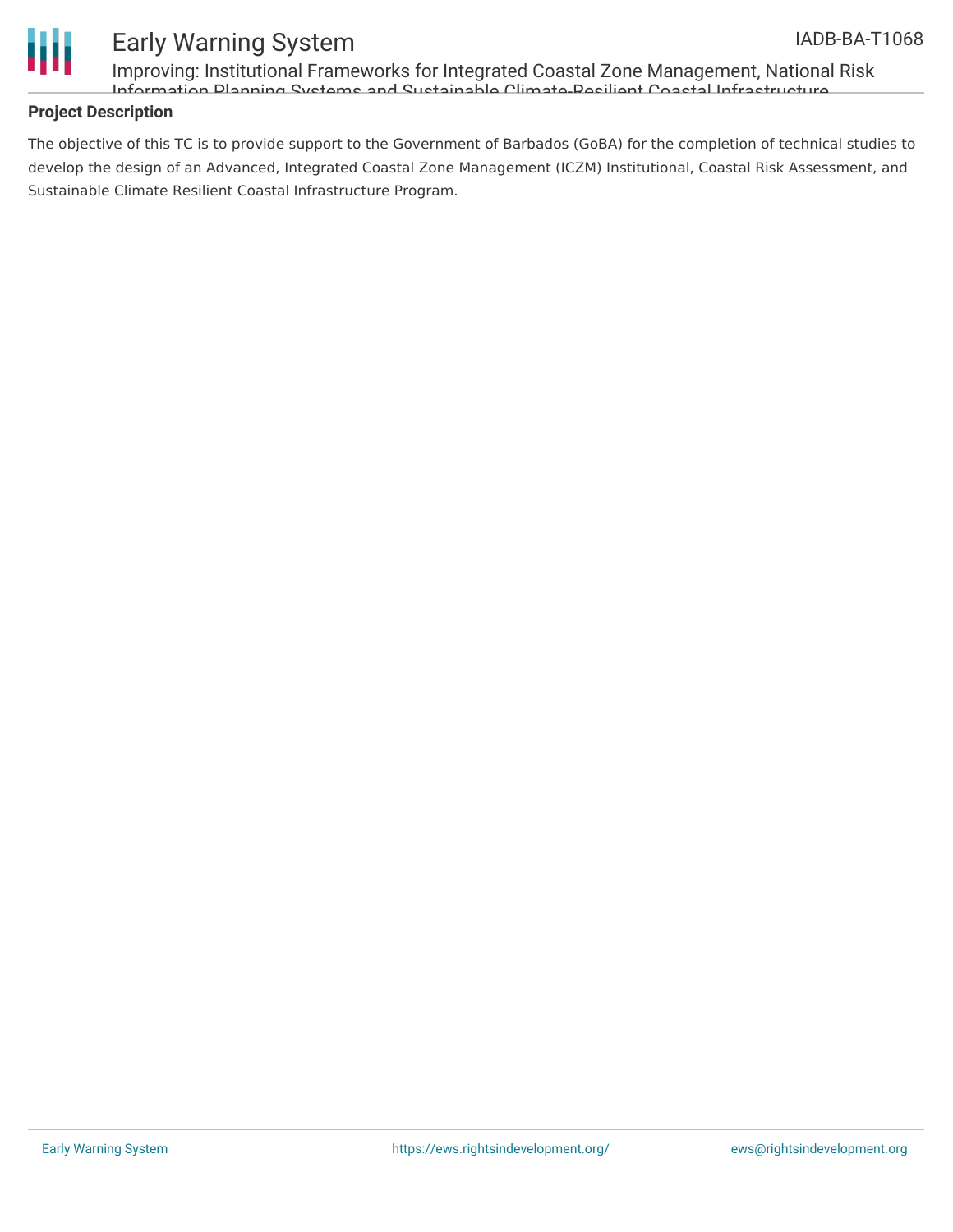

Improving: Institutional Frameworks for Integrated Coastal Zone Management, National Risk Information Planning Systems and Sustainable Climate-Resilient Coastal Infrastructure

#### **Investment Description**

• Inter-American Development Bank (IADB)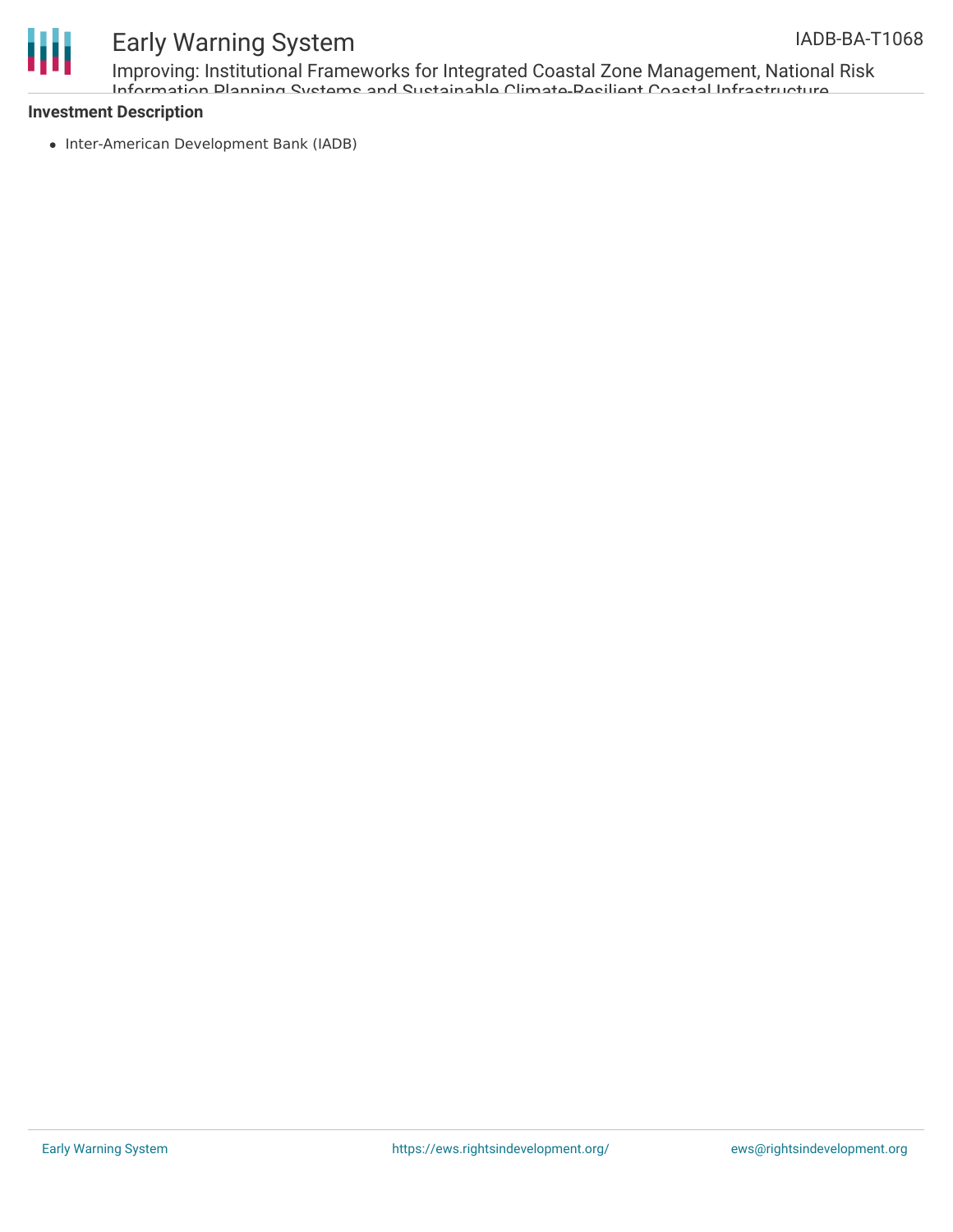

Improving: Institutional Frameworks for Integrated Coastal Zone Management, National Risk Information Planning Systems and Sustainable Climate-Resilient Coastal Infrastructure

#### **Contact Information**

#### ACCOUNTABILITY MECHANISM OF IADB

The Independent Consultation and Investigation Mechanism (MICI) is the independent complaint mechanism and fact-finding body for people who have been or are likely to be adversely affected by an Inter-American Development Bank (IDB) or Inter-American Investment Corporation (IIC)-funded project. If you submit a complaint to MICI, they may assist you in addressing the problems you raised through a dispute-resolution process with those implementing the project and/or through an investigation to assess whether the IDB or IIC is following its own policies for preventing or mitigating harm to people or the environment. You can submit a complaint by sending an email to MICI@iadb.org. You can learn more about the MICI and how to file a complaint at http://www.iadb.org/en/mici/mici,1752.html (in English) or http://www.iadb.org/es/mici/mici,1752.html (Spanish).